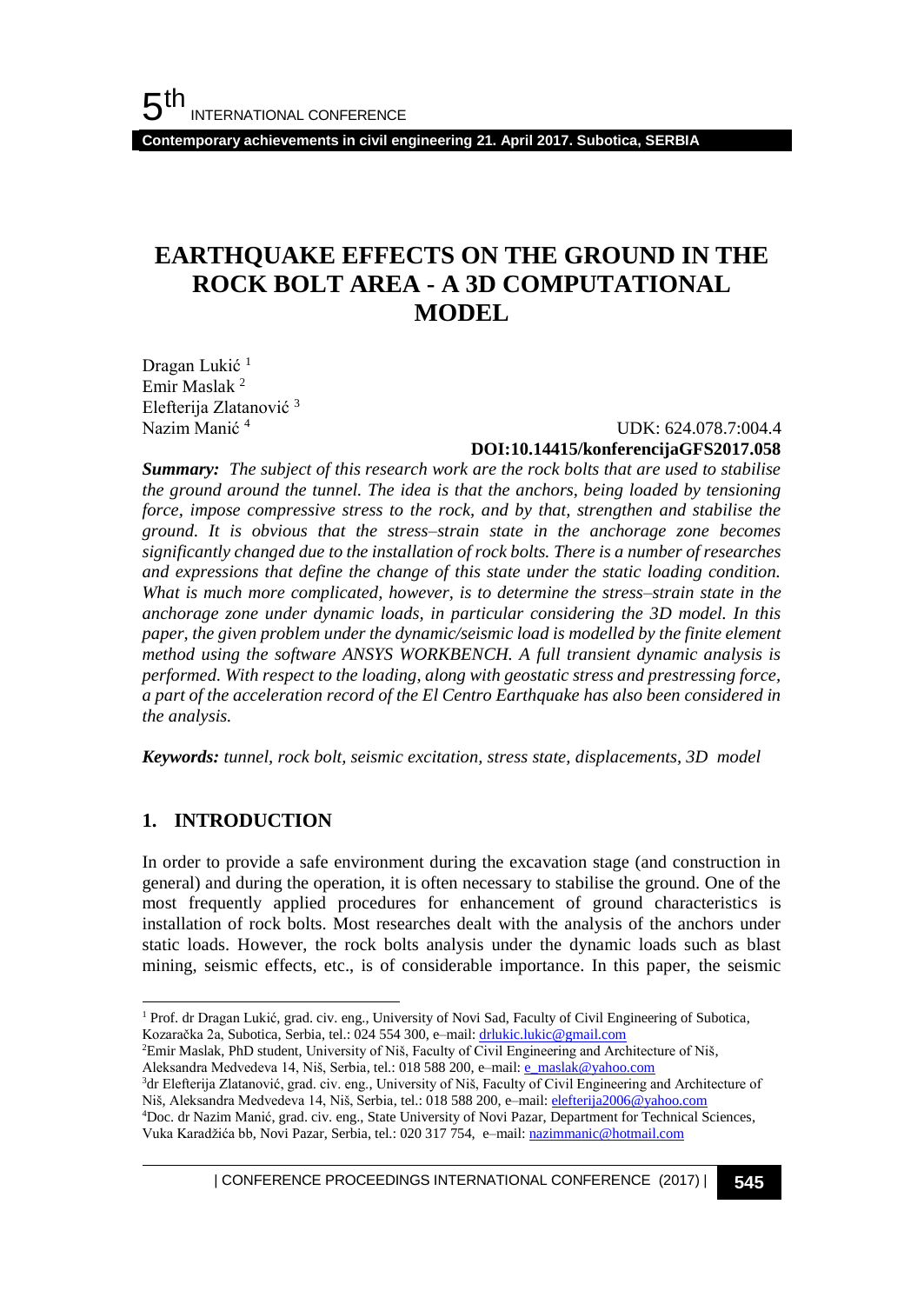5. МЕЂУНАРОДНА КОНФЕРЕНЦИЈА

### **Савремена достигнућа у грађевинарству 21. април 2017. Суботица, СРБИЈА**

effects on the ground in the anchor zone and on the anchor itself were analysed, using a 3D model.

### **TYPES OF ANCHORS**

There are several classifications of the anchors. According to the way the load is transferred from the anchor to the surrounding soil, they can be classified as [1]:

- *Continuously Mechanically Coupled* or *CMC* anchors. In these elements, the transfer of load from the anchor onto the surrounding soil is effected continuously, by means of mechanical elements;
- *Continuously Frictionally Coupled* or *CFC* anchors. The transfer of load to the surrounding soil is effected by friction;
- *Discretely Mechanically or Frictionally Coupled* or *DM(F)C* anchors. These elements are connected with the surrounding soil in discrete points (most frequently in one point).

The appearance of characteristic  $DM(F)C$  and  $CM(F)C$  anchors along with the elements constituting them is provided in Figure 1.



*Figure 1 - DM(F)C and CM(F)C anchors* 

The anchors where the load is transferred continuously, along the entire anchor body, are constructed by fully grouting the bolts, so as to induce friction between the bolt and the surrounding ground. The materials, which are most frequently used for such anchors, are the mixtures on the basis of cement (mortar) and epoxy glues. They are constructed by grouting the bore hole with the previously placed anchor in order to bond it with the surrounding soil, and for that reason such anchors are called the grouted anchors. In case of the other type of anchors, where load transfer is effected in one point, the mutual interaction can be achieved using the material coating the anchor at the end of the element, or mechanically. The latter method can be found in patented anchors, where the bond between the anchor and the surrounding ground is accomplished in another way: when the cone part at the end of the anchor is rotated, it expands. If it is allowed by the surrounding soil (or rock), the expanding piece will create the bond. For this reason, the anchors of this type are alternatively called the expansion anchors and mechanical anchors.

## **2. ANCHORS UNDER DINAMIC LOADS**

When a structure is exposed to dynamic excitation, in addition to the static loads, inertial loads will be induced in it as a result of the way of loading. Therefore, another variable is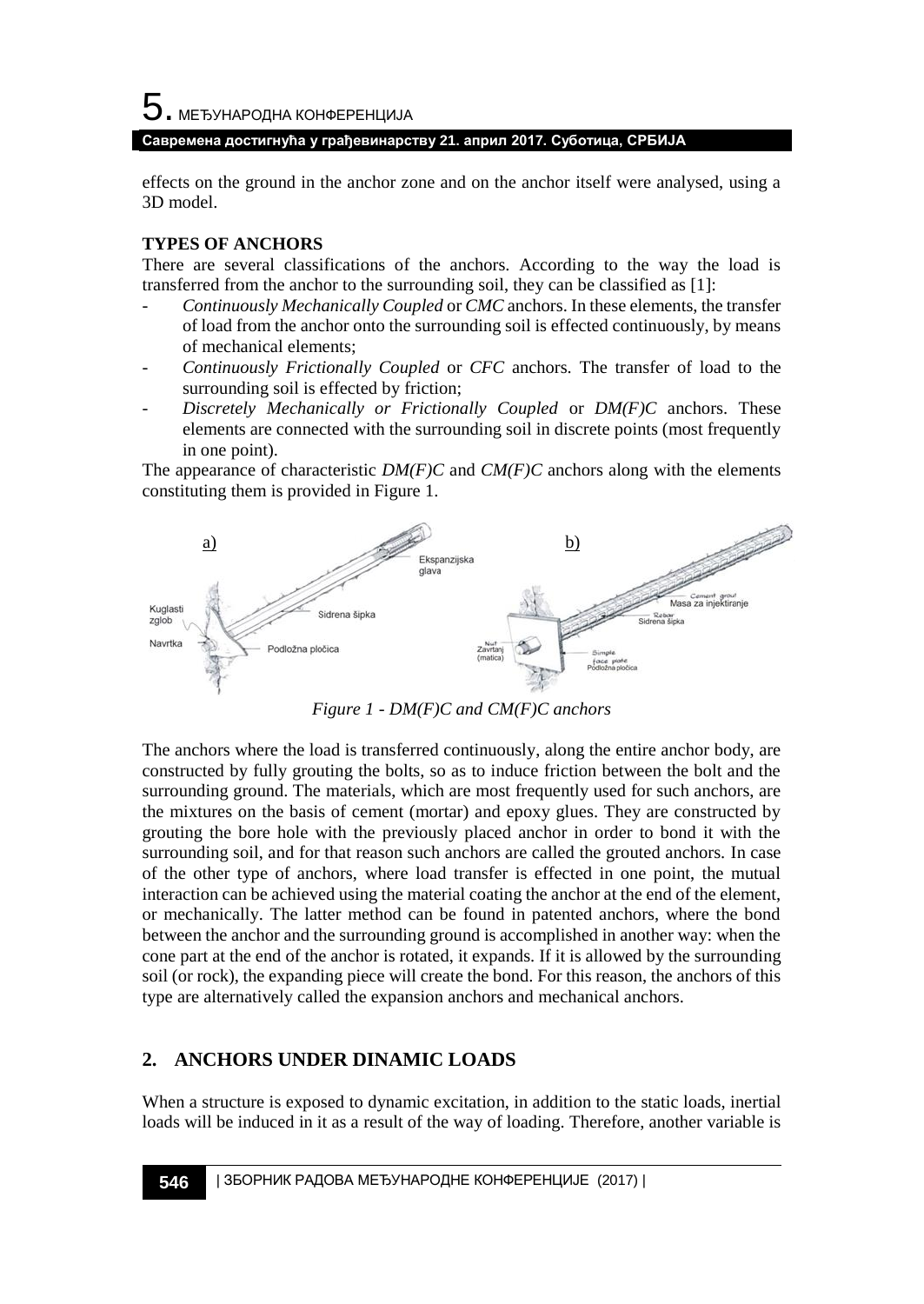#### 5 th INTERNATIONAL CONFERENCE

## **Contemporary achievements in civil engineering 21. April 2017. Subotica, SERBIA**

included in the entire problem, that being time. This variable considerably complicates an already complex calculation. In order to determine the structural response to some dynamic excitation, as accurately as possible, it is necessary to calculate dynamic characteristics of the observed structure (circular frequency, oscillation forms, damping effects, ...). In case of the most frequently built surface structures (buildings, bridges, dams, ...) there is a wide spectrum of methods for calculation of these characteristics with various approximations and simplifications, which produce the results of satisfactory degree of accuracy. Such computations considering anchors are very difficult. For that reason, more concrete solutions were obtained only by using computers and the full engagement of numerical methods in the computations. The investigations in this research field are very recent. In the paper [7] the response of the ground strengthened using one *CFC* anchor was analysed. Disposition, boundary conditions, and dynamic excitation of the anchor are presented in Figure 2.



*Figure 2 - Disposition, boundary conditions, and dynamic excitation of the anchor [7]*

## **3. THE 3D COMPUTATIONAL MODEL AND ANALYSIS OF EARTHQUAKE EFFECTS ON THE GROUND IN THE ANCHOR ZONE**

Application of the finite elements method in simulation of all types of physical problems, in particular with the development of computer technology, is indispensable in contemporary engineering. Depending on the adopted approximations, the models are of different level of complexity. In this work the ANSYS WORKBENCH software package was used. This software has a wide spectrum of finite elements, which can be used for modelling of various mechanical problems. Owing to the *solid* elements, it is possible to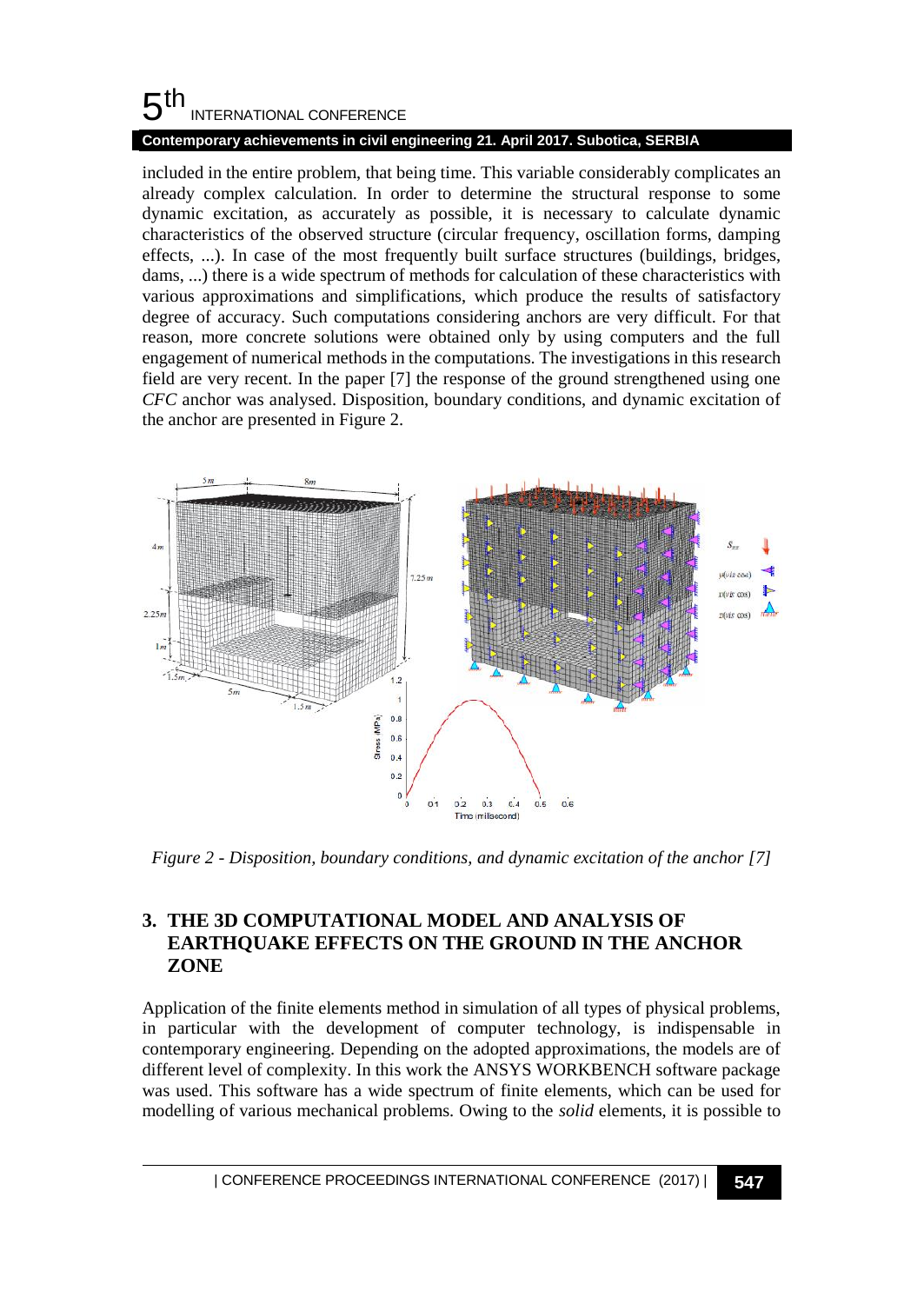# $5$ . међународна конференција **Савремена достигнућа у грађевинарству 21. април 2017. Суботица, СРБИЈА**

model the problems with realistic geometry in the 3D model. The model geometry of the anchor, used for excavation stabilisation, is presented in Figure 3.



*Figure 1 - Anchor model geometry* 

The example analyses the anchor at the depth of 25m from the ground surface. The diameters of the anchor, cement grout (interior and exterior), and anchor head are presented in the detail ,  $A''$  (Fig. 3). In order to save computer memory, and thus accelerate the computation, only one half of the ground with the anchor is modelled, which means the symmetry was used. In order the symmetry to be fully employed, the load must be symmetrical as well. This condition is satisfied only if the load (in this case acceleration record) is applied in the direction of the lengthwise axis of the anchor, which actually was performed in this example. In order to additionally decrease the number of finite elements, the ground layer down to the depth of 23m was removed from the model. The removed soil is replaced by the load, which is equal to the product of the bulk density and height of the soil which was removed. The mutual interaction of the anchor and the surrounding ground has a special importance for this model. This interaction was achieved by implementing the contact finite elements. The method used for modelling the contacts can be seen in Figure 3. The meaning of the designations in the figure is as follows:

1 – *No Separation*: this is the contact between the anchor head and the ground supporting the head. Considering that the prestressing force was set in the anchor, this condition is satisfied.

2 – *Bonded*: this contact models the bonds of the elements which were joined rigidly, such as the bond of the anchor and the head, bond of the anchor and cement grout, and the bond of the cement grout and the rock at the section where this bond was effected, which is 30cm from the end of the anchor (*DFC* anchor).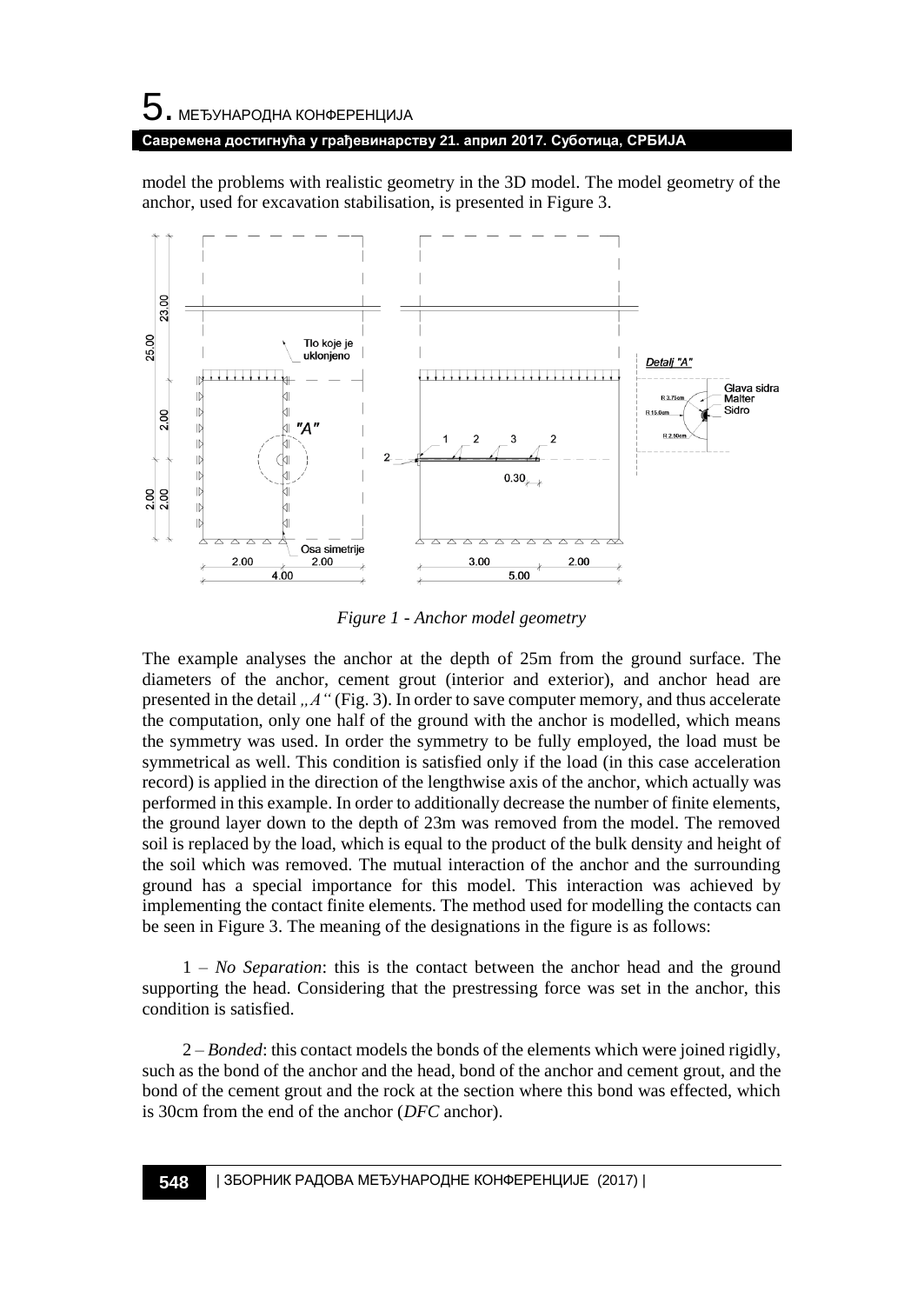#### 5 th INTERNATIONAL CONFERENCE **Contemporary achievements in civil engineering 21. April 2017. Subotica, SERBIA**

3 – *Frictionless*: the bond of the remaining part of the anchor and the surrounding ground, which was modeled as frictionless.

The mechanical characteristics were defined through the material model, and for the used materials, they are:

| Rock:         | Modulus of elasticity:        | $E = 5000 MPa$      |
|---------------|-------------------------------|---------------------|
|               | <i>Poisson's</i> coefficient: | $v = 0.30$          |
|               | <b>Shear Modulus:</b>         | $G = 1923.10 MPa$   |
| Cement grout: | Modulus of elasticity:        | $E = 12000 MPa$     |
|               | <i>Poisson's</i> coefficient: | $v = 0.22$          |
|               | Shear modulus:                | $G = 4918$ MPa      |
| Steel:        | Modulus of elasticity:        | $E = 210\,000\,MPa$ |
|               | <i>Poisson's</i> coefficient: | $v = 0.29$          |
|               | <b>Shear Modulus:</b>         | $G = 81395 MPa$     |

Since the material models defined only the parameters in the linear area, the computation was performed in the material linear domain. Geometric non-linearity was also included considering that the contact elements must be calculated according to this principle. The load applied in the model is prestressing force of the anchor of 150kN, the pressure which should compensate for the removed layer of the rock, and a part of the El Centro acceleration record. The earthquake record is provided in Figure 4.



*Figure 4 - El Centro earthquake record*

The acceleration values are given in the intervals of 0.02 seconds. The computation employed full transient dynamic analysis. Since this type of analysis requires considerable computer resources, only one segment of the acceleration record lasting one second was chosen, and considering the size of the increments, it means a total of 50 steps. The part of the acceleration record used in the analysis is that where maximum acceleration was recorded, which is between 1.60 and 2.60 seconds. This analysis calculates the forces that depend on the way, i.e. rate of load application. In order to avoid this in case of the pressure that should replace the removed ground layers, this load is set in a longer period of time, specifically in this case, the interval is 10 seconds, so in this way the inertial effects are minimised, which is verified by comparing the computation results both of the static and the dynamic modes. The appearance of a discretised model is provided in Figure 5.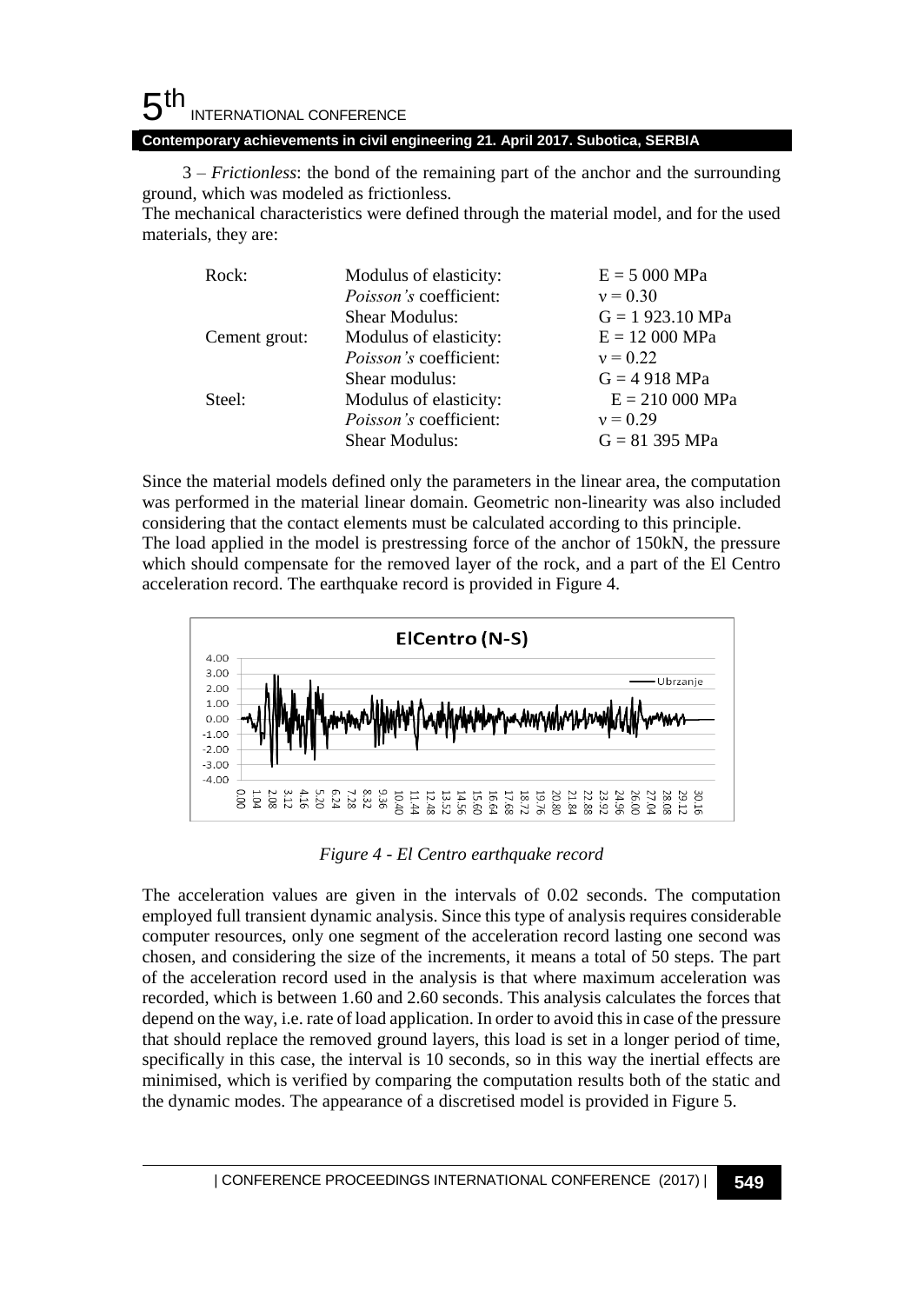5. МЕЂУНАРОДНА КОНФЕРЕНЦИЈА

**Савремена достигнућа у грађевинарству 21. април 2017. Суботица, СРБИЈА**



*Figure 5 - Discretised model*

In the following diagrams, the results in the characteristic cross-sections marked in Figure 5 are presented (points 1 and 2 at the end of the anchor, and point 3 in the rock mass nearby the anchorage zone). In the provided diagrams (Figs. 6, 7, and 8) only the results of the earthquake effects analysis are shown. It is interesting to present the stress and strain in the anchorage zone. Since it was set that the acceleration acts in the direction along the rock bolt's length, which in the model coincides with the direction of the global *X-*axis, the variation of displacements, normal stresses in the direction of this axis, and the variation of equivalent (*Von-Mises*) stresses in the function of time will be displayed.



*Figure 6 - Variation of normal stress in point 3* 



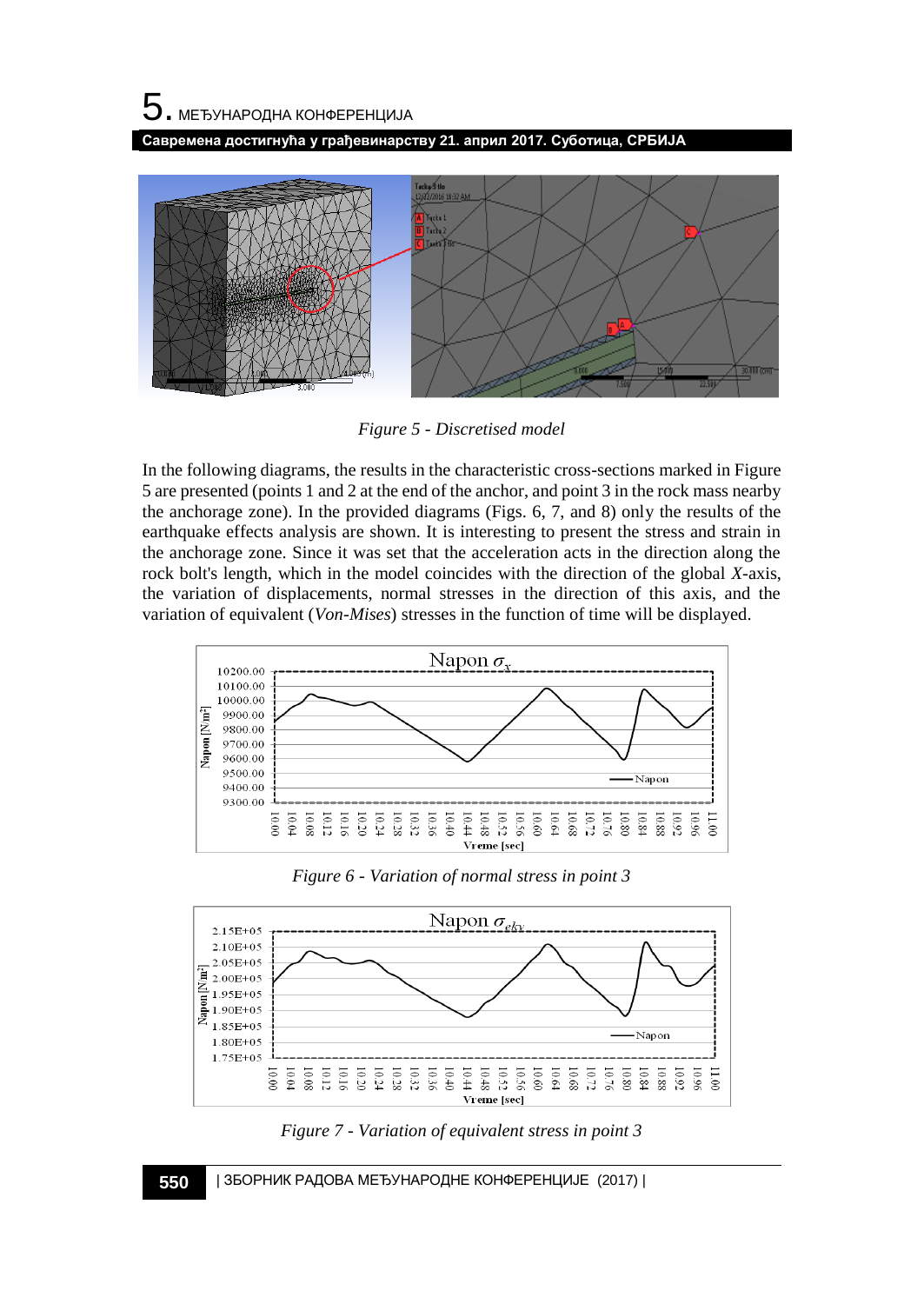# $5<sup>th</sup>$ INTERNATIONAL CONFERENCE



*Figure 8 - Variation of displacement in the direction of X-axis in points 1, 2, and 3*

By analysing the results illustrated by the diagrams, it can be concluded that prestressing force has a considerable role in redistribution of stresses, considering the intensity of normal stresses, i.e., their sign. The variation with time of the normal stress in the direction of the *X-*axis (Fig. 6) and of the equivalent stress (Fig. 7) in the ground in the vicinity of the anchorage zone is, excluding intensity, rather uniform, i.e. the diagrams are of the same form. The case is similar regarding the displacements in the direction of *X*-axis, with respect to Figure 8 in which the displacement curves for all three observed points are provided. It can be observed that the displacements of points 1 and 2 coincide, which was expected, considering their location (at the end of the rock bolt), whereas the displacement curve of point 3 is by form similar to the curve of displacements of points 1 and 2, but, due to the drop in prestressing effects, it is shifted towards the *X*-axis (lower displacement values that vary around the value of zero).

## **4. CONCLUSION**

In this paper, an analysis of the seismic behaviour of the rock bolt and the ground in the anchorage zone is performed on one 3D model, assuming the linear-elastic behaviour of material. There are, however, the soil models where the dependence of the stress and strain is in nonlinear relationship, which much more realistically than the material model used in this analysis represent the actual behaviour of media in which such structures are constructed. Investigations in this research field could use the advantage of contemporary software packages, because they offer a possibility to define the nonlinear material models, so such computation, in addition to the geometrical nonlinearity, which is common regarding the contact elements, would include the material nonlinearity as well. Such researches would offer the engineers a better insight into the structural behaviour under the dynamical load, and thus the opportunity to design seismically safer structures.

## **ACKNOWLEDGMENT**

The authors gratefully acknowledge the support of the Ministry of Education, Science, and Technological Development of the Republic of Serbia in the framework of the scientific–research projects TR 36043 and TR 36028 (2011-2017).